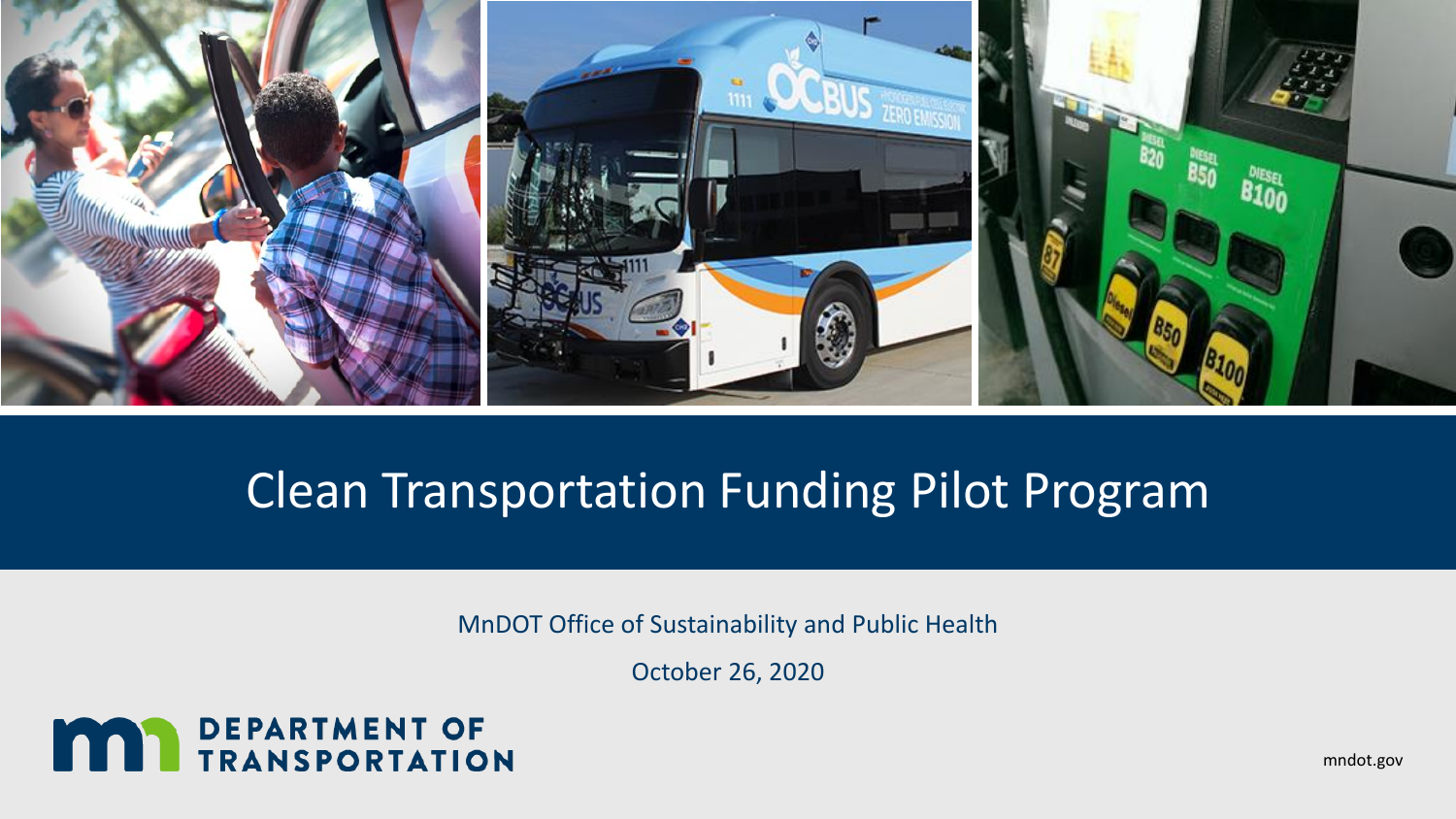## Agenda

#### **3:00-3:10pm** Welcome and Background

#### **3:10-3:35pm** Program Description

- Qualifying activities
- Award amount
- Eligible applicants
- Proposal process & selection criteria
- Timeline
- Federal program requirements

#### **3:35-3:50pm** Q & A

**3:50-3:55pm** Next Steps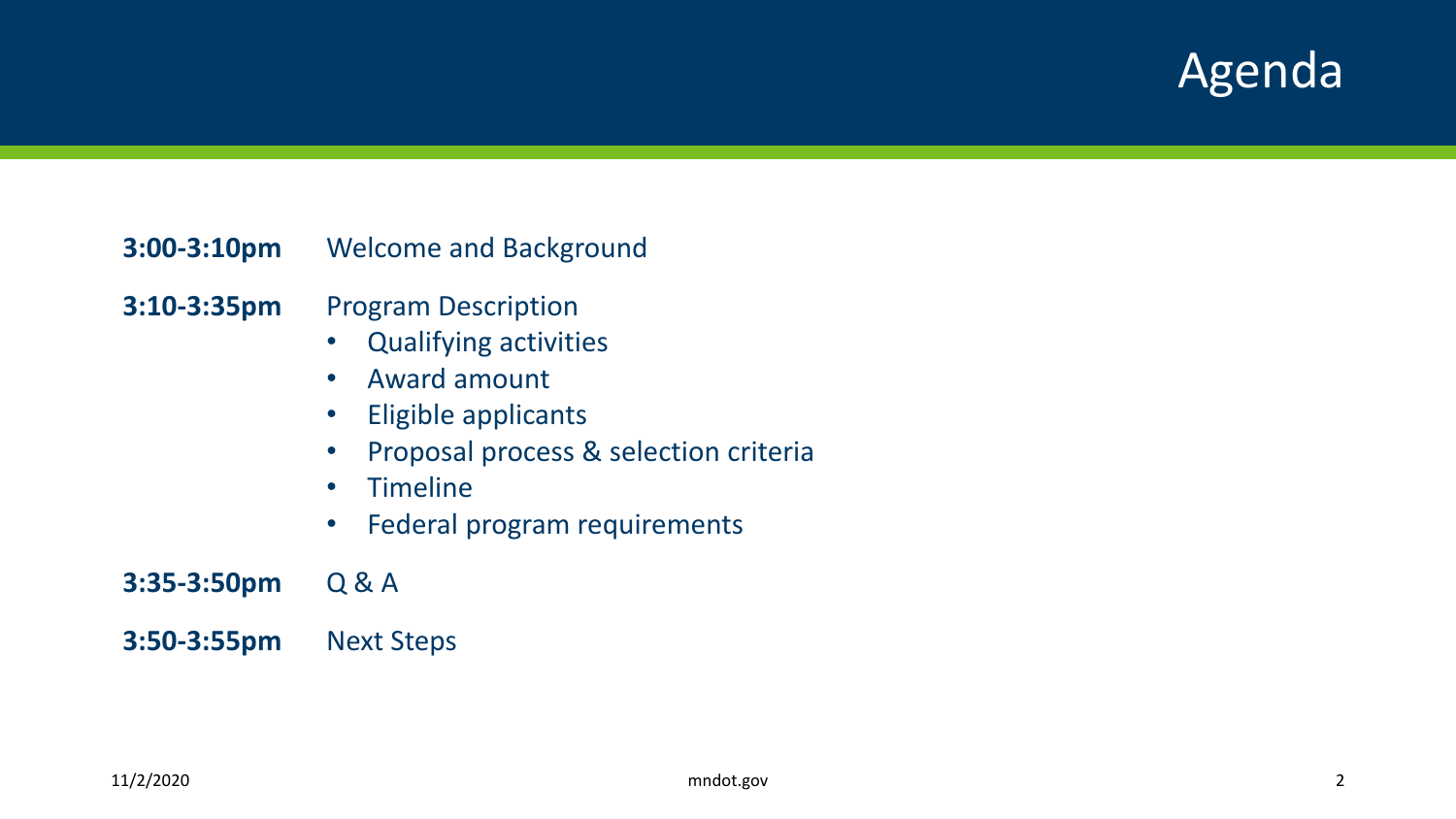## Background

- Established based on recommendation from MnDOT's [Pathways to Decarbonizing Transportation in](https://www.dot.state.mn.us/sustainability/docs/pathways-report-2019.pdf)  Minnesota report
- Developed in collaboration with MnDOT's Sustainable Transportation Advisory Council; administered by MnDOT's Office of Sustainability and Public Health
- **Goal:** Demonstrate the potential of innovative clean transportation technologies to reduce GHG emissions from the transportation sector in Minnesota and help the state meet statutory GHG reduction goals



**TRANSPORTATION IN MINNESOTA** 

**THE DEPARTMENT OF**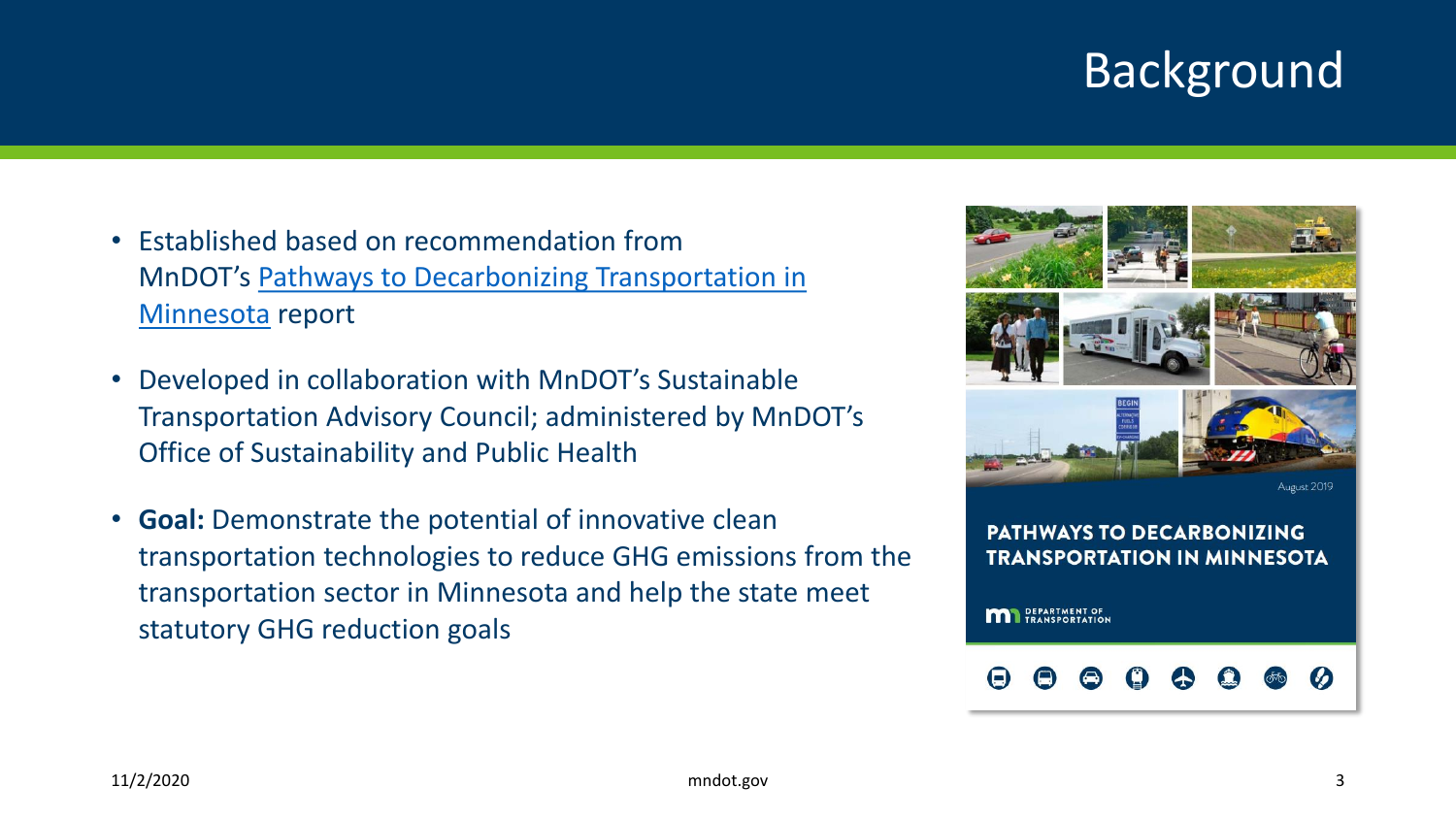## Qualifying activities

#### **Projects that…**

- Implement vehicle propulsion and/or fuels technologies that reduce GHG emissions compared to traditional gasoline and diesel internal combustion engines
- Advance infrastructure or implement systems that avoid or reduce transportation GHG emissions
- Demonstrate innovative uses and/or adoption of commercially available clean transportation technologies in new or underserved communities or help to overcome barriers to new technology adoption in Minnesota
- Demonstrate how clean transportation technologies can be scaled up to serve larger markets or larger numbers of users
- Expand knowledge and understanding of clean transportation technologies in communities that may have less access to this information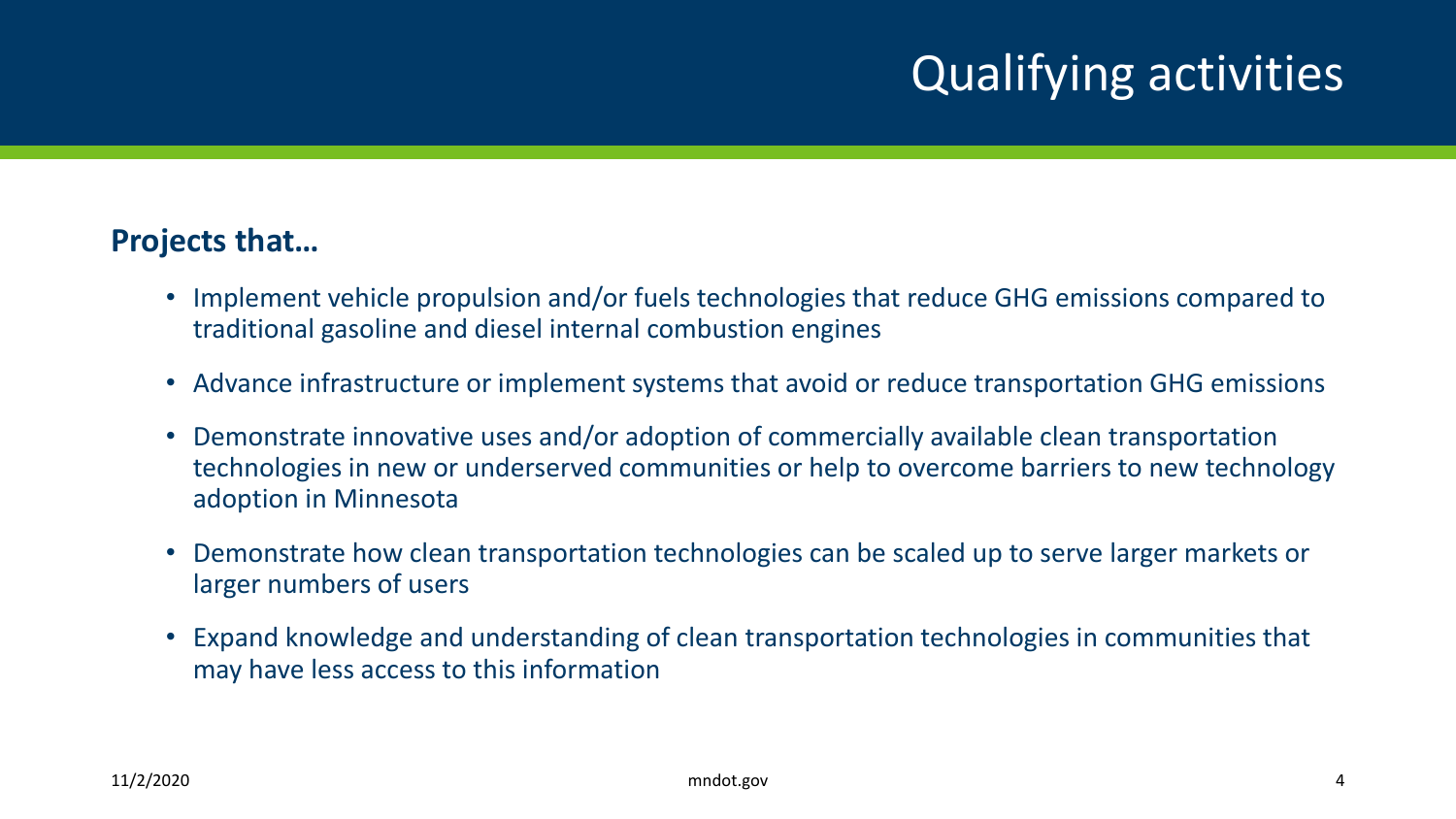## Award amount

- MnDOT's Clean Transportation Pilot Funding Program provides up to \$2 million annually
- Grants range from \$25,000 to \$500,000
- Minimum 20% local match
	- Waived for tribal nations
	- Must be from a non-federal funding source
	- Applicants exceeding the 20% minimum will receive extra points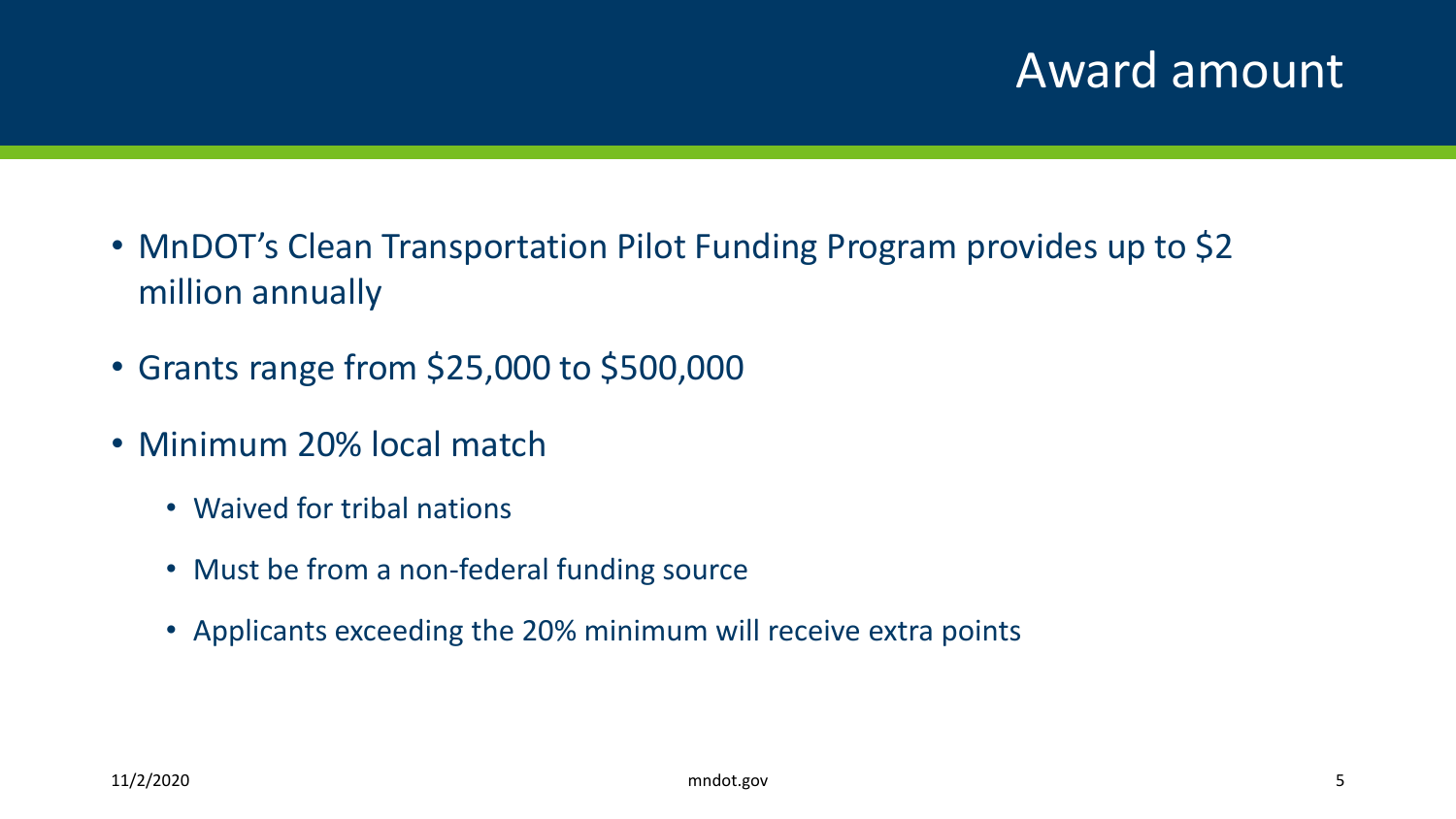## Eligible applicants

- Local governments
- Regional transportation authorities
- Transit agencies
- Natural resource or public land agencies
- Schools
- Tribal governments
- Minnesota non-profits

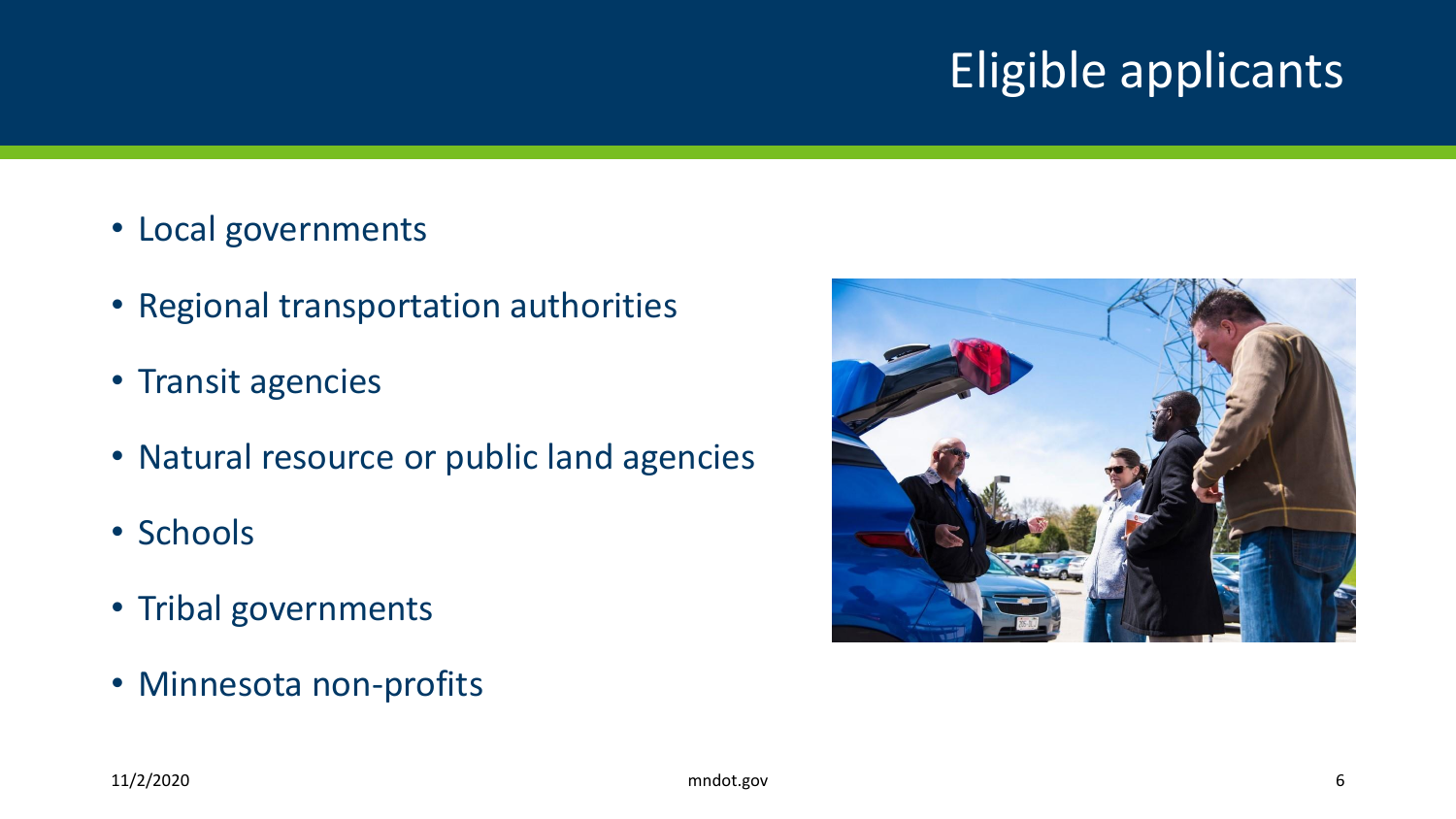## Proposal process & selection criteria

#### **Step 1: Letter of interest**

- Demonstrate 20% match
- Cannot be funded by another source
- Meets two of the following:
	- Strong proof of concept
	- Scalable approach
	- Benefits communities of color
	- Leverage or creates co-benefits
	- Located within or directly benefits members of a tribal nation

#### **Step 2: Full Application**

#### Scored on the following:

- Cost effectiveness of GHG emissions reduction 35%
- Scalability and replicability 25%
- Environmental justice 15%
- Co-benefits in addition to GHG emissions reduction 10%
- Local match exceeding required 20% 5%
- Funding and economic resiliency -5%
- Advancement of clean transportation implementation practice and body of knowledge – 5%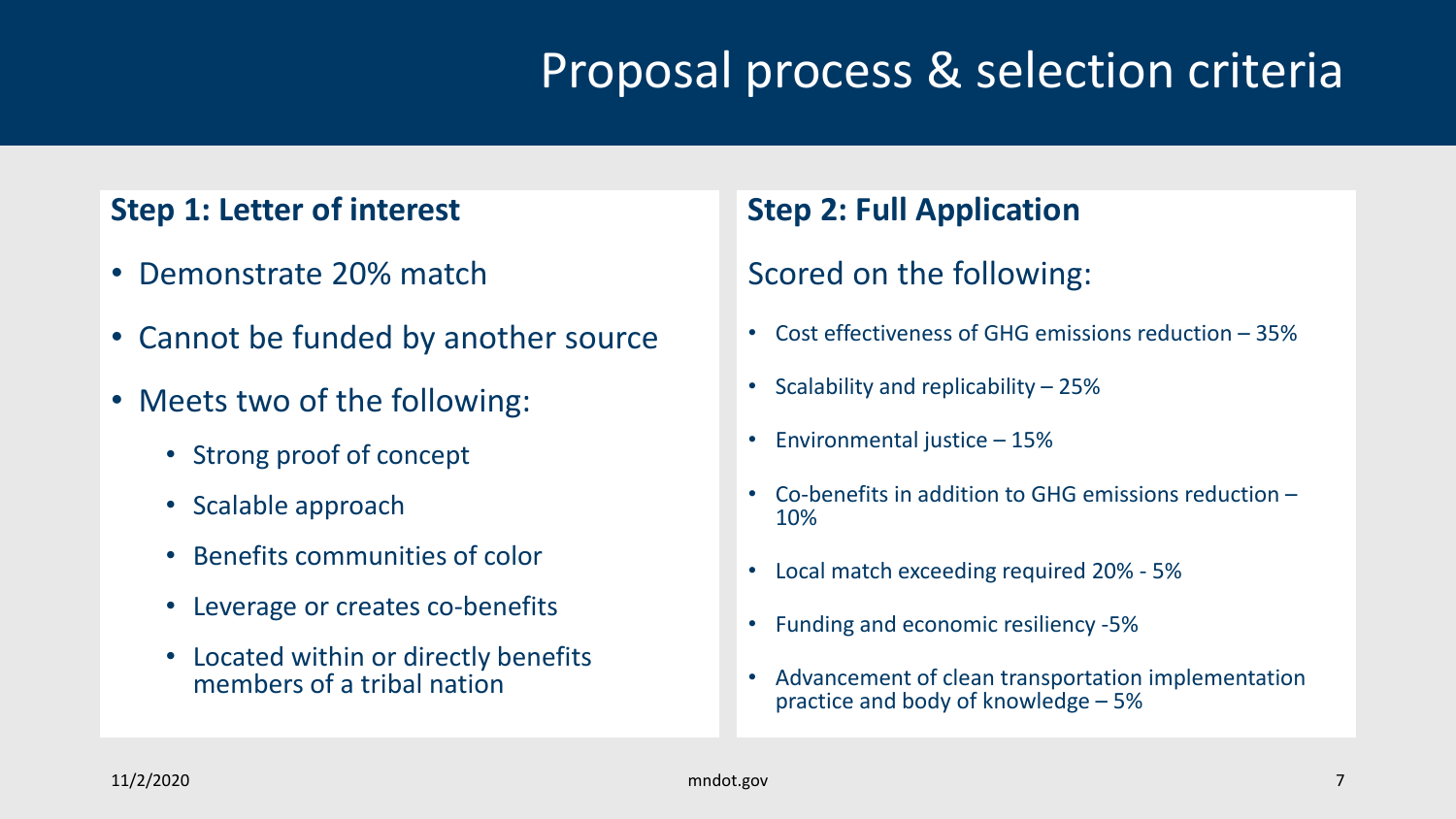## Timeline

| <b>Date</b>              | <b>Activity</b>                                                                    |
|--------------------------|------------------------------------------------------------------------------------|
| October 26, 2020         | Notice of funding availability distributed; pre-solicitation informational meeting |
| November 2, 2020         | Submission period for letters of interest begins                                   |
| December 7, 2020         | Letters of interest due                                                            |
| December 21, 2020        | MnDOT announces applicants selected to submit full application                     |
| <b>February 15, 2020</b> | <b>Full applications due</b>                                                       |
| March 15, 2020           | MnDOT announces applicants selected to receive FY21 funding                        |
| April 15, 2020           | Applicant grant agreements with MnDOT completed                                    |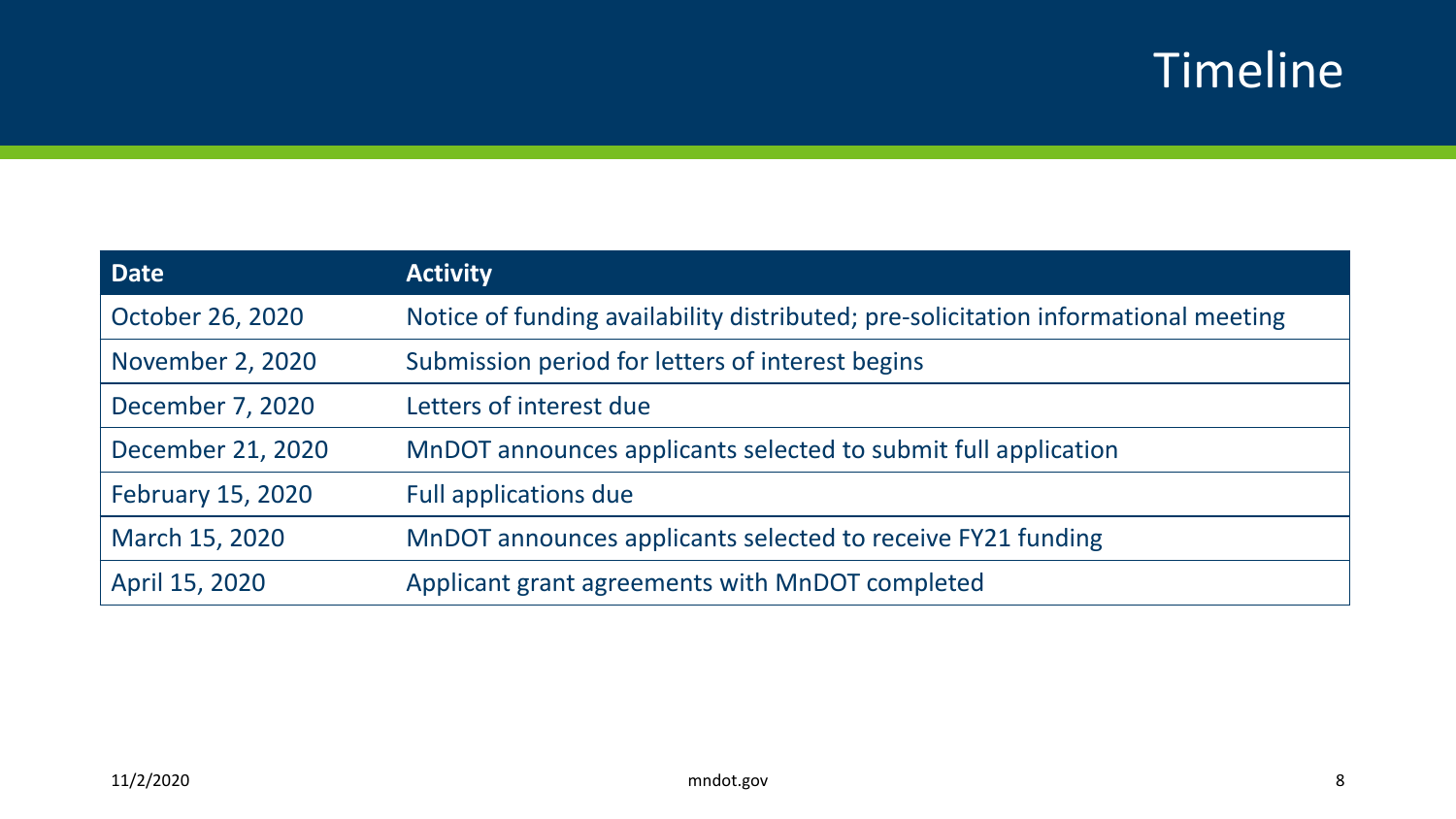## Federal program requirements

- **Davis-Bacon and Copeland Acts:** Payment of pre-determined wage is applicable to all federal-aid construction contracts exceeding \$2,000 and to all related subcontracts
- **ADA Requirements:** All projects must comply with the federal and state accessibility mandates
- **Anti-Discrimination Laws:** Each sponsoring participant must comply with applicable federal and state antidiscrimination laws and be able to demonstrate compliance
- **Project Supervision:** Engineering and construction projects must be under the direct supervision of a Minnesota Licensed Professional Engineer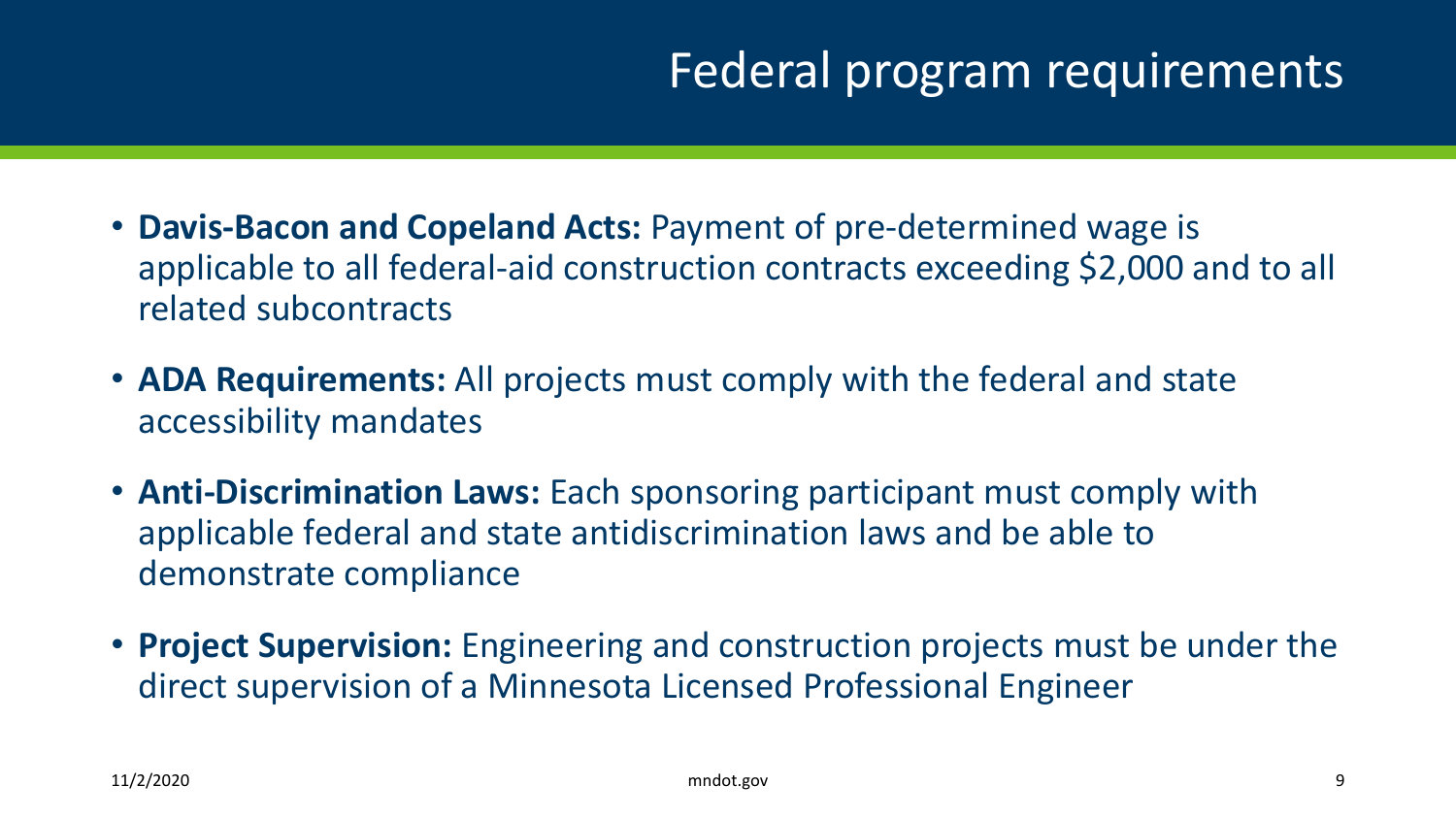## Questions?

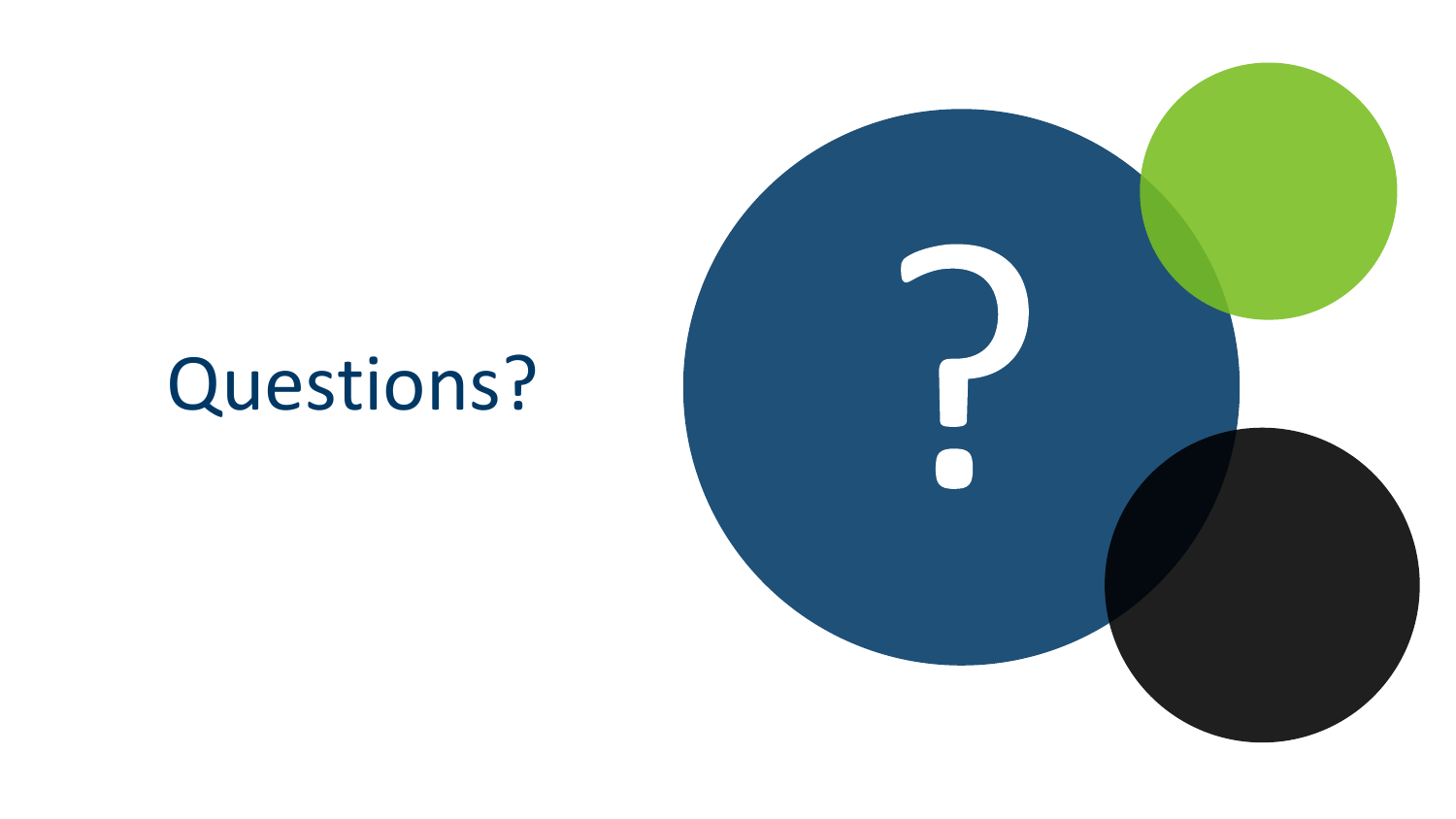### Next steps

| <b>Date</b>              | <b>Activity</b>                                                                    |
|--------------------------|------------------------------------------------------------------------------------|
| October 26, 2020         | Notice of funding availability distributed; pre-solicitation informational meeting |
| November 2, 2020         | Submission period for letters of interest begins                                   |
| December 7, 2020         | Letters of interest due                                                            |
| December 21, 2020        | MnDOT announces applicants selected to submit full application                     |
| <b>February 15, 2020</b> | <b>Full applications due</b>                                                       |
| March 15, 2020           | MnDOT announces applicants selected to receive FY21 funding                        |
| April 15, 2020           | Applicant grant agreements with MnDOT completed                                    |

#### **Submit letters of interest:** http://www.dot.state.mn.us/sustainability/clean-transportation.html